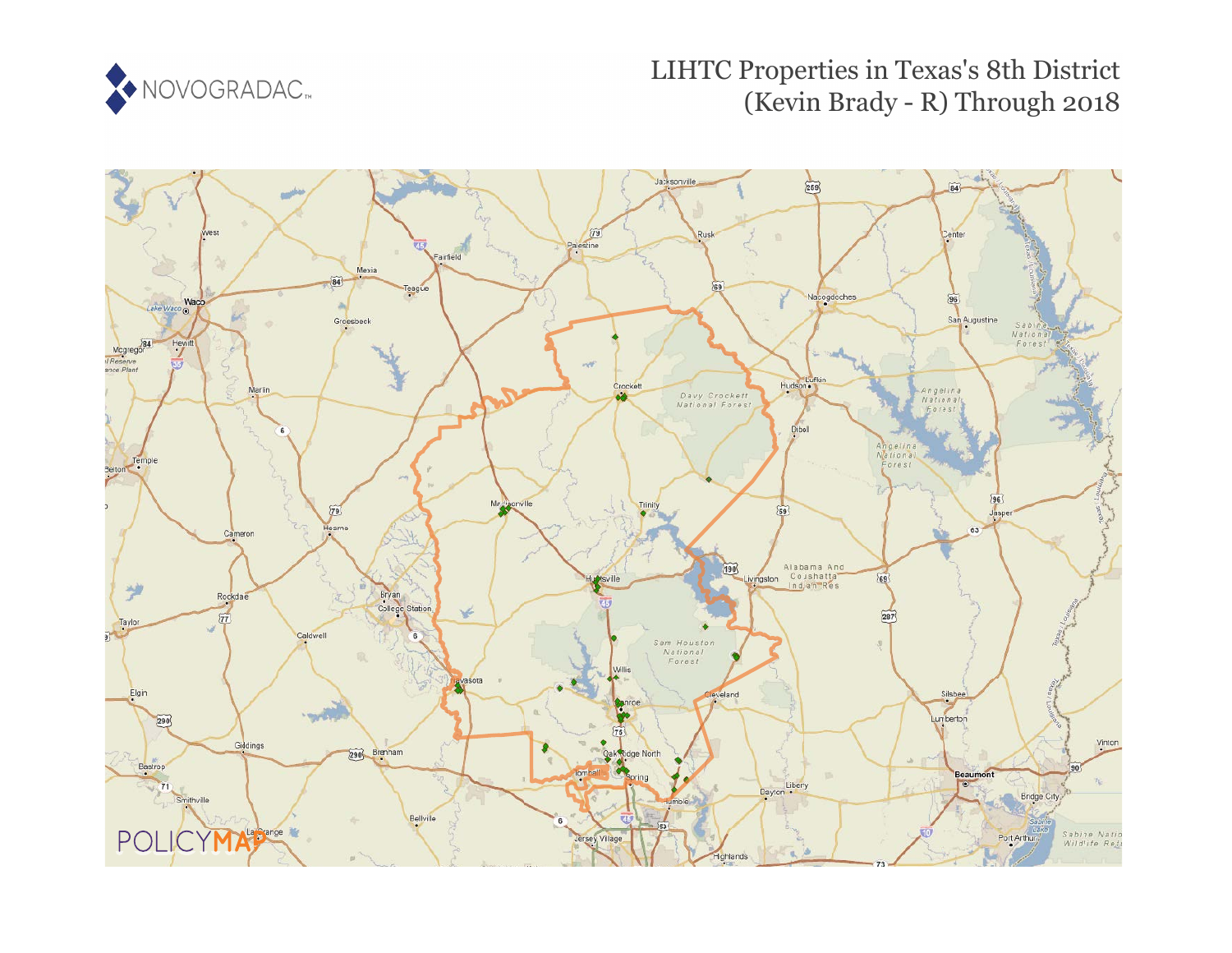| <b>Project Name</b>                                     | <b>Address</b>                      | City              | <b>State</b>           | <b>Zip Code</b> | Nonprofit<br><b>Sponsor</b> | <b>Allocation</b><br>Year | <b>Annual</b><br><b>Allocated</b><br><b>Amount</b> | <b>Year Placed</b><br>in Service | <b>Construction Type</b> | <b>Total</b><br><b>Units</b> | Low<br><b>Income</b><br><b>Units</b> | <b>Rent or</b><br><b>Income</b><br><b>Ceiling</b> | <b>Credit</b><br><b>Percentage</b> | Tax-<br><b>Exempt</b><br><b>Bond</b> | <b>HUD Multi-Family</b><br><b>Financing/Rental</b><br><b>Assistance</b> |
|---------------------------------------------------------|-------------------------------------|-------------------|------------------------|-----------------|-----------------------------|---------------------------|----------------------------------------------------|----------------------------------|--------------------------|------------------------------|--------------------------------------|---------------------------------------------------|------------------------------------|--------------------------------------|-------------------------------------------------------------------------|
| <b>MAGNOLIA TRAILS</b>                                  | 30801 NICHOLS<br><b>SAWMILL RD</b>  | <b>MAGNOLIA</b>   | TX                     | 77355           | No                          | 2010                      | \$0                                                | 2011                             | Not Indicated            | 80                           | 80                                   |                                                   | 60% AMGI Not Indicated No          |                                      |                                                                         |
| <b>SKYTOP APTS</b>                                      | 2455 N FRAZIER ST                   | CONROE            | TX                     | 77303           | No                          | 2009                      | \$0                                                | 2011                             | Not Indicated            | 192                          | 192                                  |                                                   | 60% AMGI Not Indicated No          |                                      |                                                                         |
| PK OAKWOOD APTS                                         | 701 N MADISON ST                    | MADISONVILLE      | TX                     | 77864           | $\mathbf {No}$              | 2009                      | $\$0$                                              | 2011                             | Not Indicated            | ${\bf 36}$                   | ${\bf 36}$                           | 60% AMGI TCEP only                                |                                    | No                                   |                                                                         |
| SOUTHWOOD APTS                                          | 2050 S BYRD AVE                     | <b>SHEPHERD</b>   | TX                     | 77371           | $\mathbf {No}$              | 2011                      | \$0                                                | 2012                             | Not Indicated            | 48                           | 48                                   |                                                   | 60% AMGI Not Indicated No          |                                      |                                                                         |
| <b>SUNNINGDALE</b>                                      | 1018 WELLMAN RD                     | SHENANDOAH        | TX                     | 77384           | $\rm No$                    | 2011                      | $\$0$                                              | 2013                             | Not Indicated            | 130                          | 130                                  |                                                   | 60% AMGI Not Indicated No          |                                      |                                                                         |
| HERITAGE PLAZA                                          | 325 FLAGSHIP BLVD                   | <b>MONTGOMERY</b> | TX                     | 77316           | $\mathbf{N}\mathbf{o}$      | 2014                      | ${\bf S0}$                                         | Insufficient<br>Data             | New Construction         | $\mathbf 0$                  | $\bf{0}$                             |                                                   | 60% AMGI Not Indicated No          |                                      |                                                                         |
| SHEPHERD SENIORS APTS                                   | 1791 S BYRD AVE                     | <b>SHEPHERD</b>   | $\mathbf{T}\mathbf{X}$ | 77371           | $\rm No$                    | 2013                      | $\$0$                                              | Insufficient<br>Data             | Not Indicated            | 32                           | 32                                   |                                                   | 60% AMGI Not Indicated No          |                                      |                                                                         |
| <b>CEDARWOOD APTS</b>                                   | $2201$ BOBBY K MARKS<br>$_{\rm DR}$ | <b>HUNTSVILLE</b> | TX                     | 77340           |                             | Insufficient<br>Data      | $\$0$                                              | Insufficient<br>Data             | Not Indicated            | 68                           | $\bf{0}$                             |                                                   | Not Indicated                      |                                      |                                                                         |
| <b>CROCKETT MANOR SENIOR</b><br><b>CITIZENS COMPLEX</b> | 1201 EDMISTON DR                    | <b>CROCKETT</b>   | TX                     | 75835           |                             | Insufficient<br>Data      | $\$0$                                              | Insufficient<br>Data             | Not Indicated            | 36                           | $\bf{0}$                             |                                                   | Not Indicated                      |                                      |                                                                         |
| <b>FOREST VIEW APTS</b>                                 | 4545 S PANTHER<br><b>CREEK DR</b>   | THE WOODLANDS TX  |                        | 77381           |                             | Insufficient<br>Data      | $\$0$                                              | Insufficient<br>Data             | Not Indicated            | 250                          | $\bf{0}$                             |                                                   | Not Indicated                      |                                      |                                                                         |
| <b>GARDEN GATE APTS II</b>                              | 20040 FM 1485 RD                    | <b>NEW CANEY</b>  | TX                     | 77357           |                             | Insufficient<br>Data      | $\$0$                                              | Insufficient<br>Data             | Not Indicated            | 31                           | $\bf{0}$                             |                                                   | Not Indicated                      |                                      |                                                                         |
| NAVASOTA LANDING APT                                    | 520 LAREDO ST                       | <b>NAVASOTA</b>   | TX                     | 77868           |                             | Insufficient<br>Data      | $\$0$                                              | Insufficient<br>Data             | Not Indicated            | 40                           | $\bf{0}$                             |                                                   | Not Indicated                      |                                      |                                                                         |
| <b>OAKCREEK APTS</b>                                    | 2213 N FRAZIER ST                   | CONROE            | $\mathbf{T}\mathbf{X}$ | 77303           |                             | Insufficient<br>Data      | $\$0$                                              | Insufficient<br>Data             | Not Indicated            | 169                          | $\bf{0}$                             |                                                   | Not Indicated                      |                                      |                                                                         |
| <b>GARDEN GATE APTS I</b>                               | 20040 FM 1485 RD                    | <b>NEW CANEY</b>  | TX                     | 77357           | Yes                         | 1997                      | $\$0$                                              | 1999                             | New Construction         | 56                           | ${\bf 55}$                           |                                                   | 70 % present<br>value              | No                                   |                                                                         |
| <b>COLE CREEK APTS</b>                                  | 1406 COLE CRK                       | <b>CROCKETT</b>   | TX                     | 75835           | No                          | 2003                      | $\$0$                                              | 2004                             | New Construction         | 64                           | 60                                   |                                                   | 70 % present<br>value              | $\rm No$                             |                                                                         |

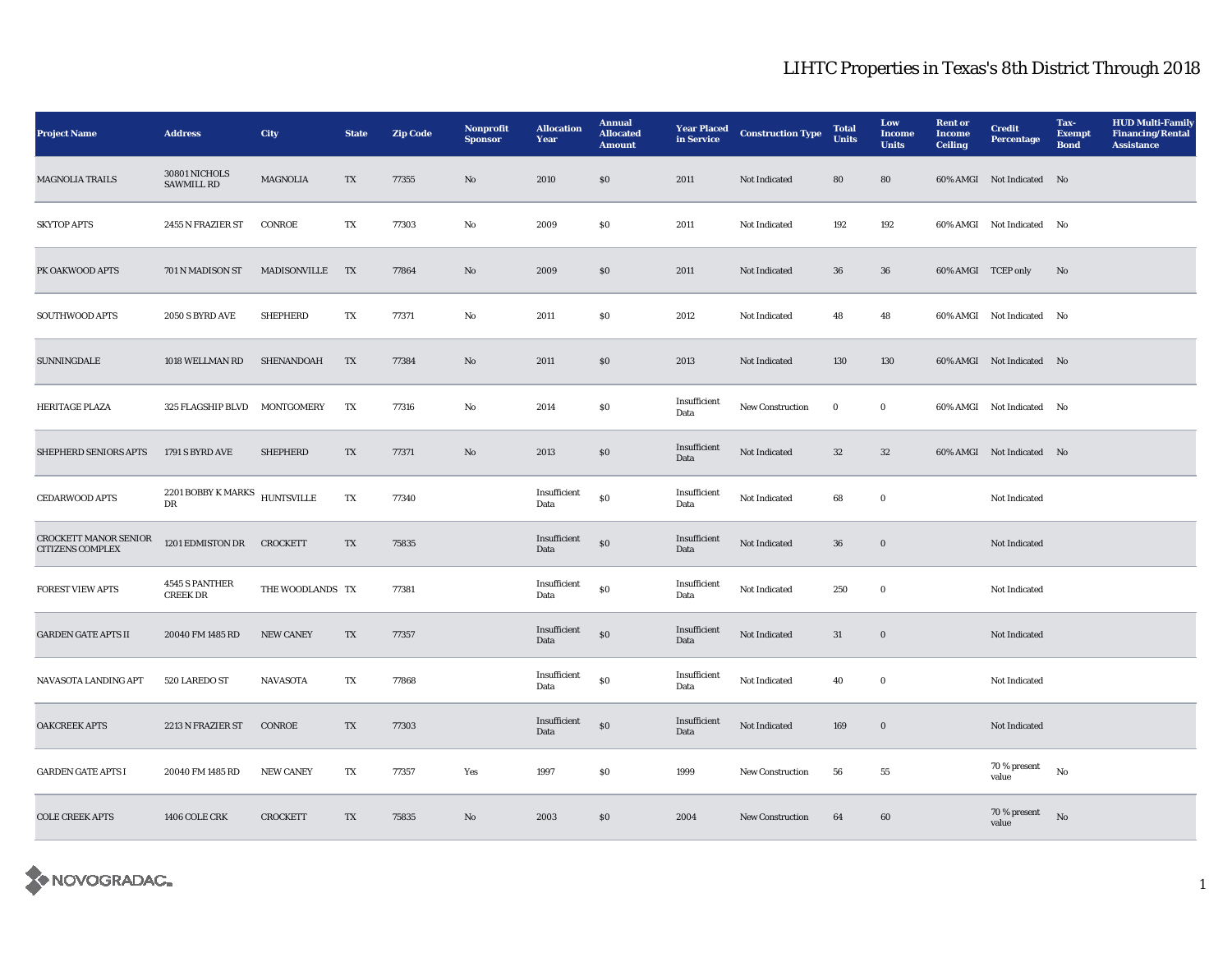| <b>Project Name</b>                                   | <b>Address</b>                    | City              | <b>State</b>            | <b>Zip Code</b> | Nonprofit<br><b>Sponsor</b> | <b>Allocation</b><br>Year | <b>Annual</b><br><b>Allocated</b><br><b>Amount</b> | <b>Year Placed</b><br>in Service | <b>Construction Type</b>  | <b>Total</b><br><b>Units</b> | Low<br><b>Income</b><br><b>Units</b> | <b>Rent</b> or<br><b>Income</b><br><b>Ceiling</b> | <b>Credit</b><br><b>Percentage</b> | Tax-<br><b>Exempt</b><br><b>Bond</b> | <b>HUD Multi-Family</b><br><b>Financing/Rental</b><br><b>Assistance</b> |
|-------------------------------------------------------|-----------------------------------|-------------------|-------------------------|-----------------|-----------------------------|---------------------------|----------------------------------------------------|----------------------------------|---------------------------|------------------------------|--------------------------------------|---------------------------------------------------|------------------------------------|--------------------------------------|-------------------------------------------------------------------------|
| <b>CRICKET HOLLOW APTS</b>                            | 9700 FM 1097 RD W                 | <b>WILLIS</b>     | TX                      | 77318           | $\mathbf{No}$               | 2004                      | $\$0$                                              | 2005                             | New Construction          | 176                          | 150                                  |                                                   | 70 % present<br>value              | $_{\rm No}$                          |                                                                         |
| MONTGOMERY PINES APTS                                 | 23461 HWY 59                      | <b>PORTER</b>     | $\mathbf{T} \mathbf{X}$ | 77365           | No                          | 2004                      | $\$0$                                              | 2005                             | New Construction          | 224                          | 224                                  |                                                   | 30 % present<br>value              | Yes                                  |                                                                         |
| COPPERWOOD APTS                                       | 4407 S PANTHER<br><b>CREEK DR</b> | THE WOODLANDS TX  |                         | 77381           |                             | 2005                      | \$1,058,943                                        | 2006                             | Acquisition and Rehab 300 |                              | 300                                  | 60% AMGI                                          | 70 % present<br>value              |                                      |                                                                         |
| KINGWOOD SENIOR VILLAGE 435 NORTHPINES DR KINGWOOD    |                                   |                   | TX                      | 77339           | Yes                         | 2005                      | \$1,067,817                                        | 2007                             | <b>New Construction</b>   | 193                          | 192                                  | 60% AMGI                                          | 70 % present<br>value              | No                                   |                                                                         |
| LODGE AT SILVERDALE APT H 1300 SILVERDALE DR CONROE   |                                   |                   | TX                      | 77301           | No                          | 2005                      | \$606,538                                          | 2007                             | <b>New Construction</b>   | 160                          | 160                                  | 60% AMGI                                          | 30 % present<br>value              | Yes                                  |                                                                         |
| PARK AT PINEY WOODS                                   | 1200 S FRAZIER ST                 | CONROE            | TX                      | 77301           |                             | Insufficient<br>Data      | $\$0$                                              | Insufficient<br>Data             | Not Indicated             | 187                          | $\boldsymbol{0}$                     |                                                   | Not Indicated                      |                                      |                                                                         |
| PARK AT WOODLAND SPRING: 24011 RICHARDS RD            |                                   | <b>SPRING</b>     | $\mathbf{T}\mathbf{X}$  | 77386           |                             | Insufficient<br>Data      | $\$0$                                              | Insufficient<br>Data             | Not Indicated             | 246                          | $\bf{0}$                             |                                                   | Not Indicated                      |                                      |                                                                         |
| SENIOR VILLAGES OF HUNTS\140 ESSEX BLVD               |                                   | <b>HUNTSVILLE</b> | TX                      | 77320           | No                          | 2009                      | $\$0$                                              | Insufficient<br>Data             | Not Indicated             | 36                           | 36                                   |                                                   | 60% AMGI Not Indicated No          |                                      |                                                                         |
| <b>TAMARAC PINES APTS</b>                             | 10510 SIX PINES DR                | THE WOODLANDS TX  |                         | 77380           |                             | Insufficient<br>Data      | $\$0$                                              | Insufficient<br>Data             | Not Indicated             | 300                          | $\bf{0}$                             |                                                   | Not Indicated                      |                                      |                                                                         |
| THE VILLAGES AT<br><b>HUNTSVILLE</b>                  | 145 ESSEX BLVD                    | <b>HUNTSVILLE</b> | TX                      | 77320           |                             | Insufficient<br>Data      | $\$0$                                              | Insufficient<br>Data             | Not Indicated             | 71                           | $\boldsymbol{0}$                     |                                                   | Not Indicated                      |                                      |                                                                         |
| <b>WHITE OAKS APTS (FORD</b><br><b>ROAD APTS LTD)</b> | 24341 FORD RD                     | <b>PORTER</b>     | TX                      | 77365           |                             | Insufficient<br>Data      | ${\bf S0}$                                         | Insufficient<br>Data             | Not Indicated             | 56                           | $\mathbf 0$                          |                                                   | Not Indicated                      |                                      |                                                                         |
| <b>WOODSIDE MANOR SENIOR</b><br><b>COMMUNITY</b>      | 219 N LOOP 336 E                  | <b>CONROE</b>     | TX                      | 77301           |                             | Insufficient<br>Data      | $\$0$                                              | Insufficient<br>Data             | Not Indicated             | 180                          | $\bf{0}$                             |                                                   | Not Indicated                      |                                      |                                                                         |
| PRINCE HALL PLAZA                                     | 700 DORIS ST                      | <b>NAVASOTA</b>   | TX                      | 77868           | No                          | 2010                      | \$0                                                | Insufficient<br>Data             | Not Indicated             | 60                           | 60                                   |                                                   | 60% AMGI Not Indicated No          |                                      |                                                                         |
| PARKVIEW PLACE                                        | 1110 AVE N                        | <b>HUNTSVILLE</b> | $\mathbf{T}\mathbf{X}$  | 77340           | No                          | 2012                      | \$38,476                                           | Insufficient<br>Data             | Not Indicated             | 41                           | 41                                   | 60% AMGI                                          | $70\,\%$ present<br>value          | No                                   | $\rm\thinspace No$                                                      |
| PINE RIDGE MANOR                                      | 1100 MLK JR BLVD                  | <b>CROCKETT</b>   | TX                      | 75835           | No                          | 2011                      | \$0                                                | Insufficient<br>Data             | Not Indicated             | 70                           | 70                                   |                                                   | 60% AMGI Not Indicated No          |                                      |                                                                         |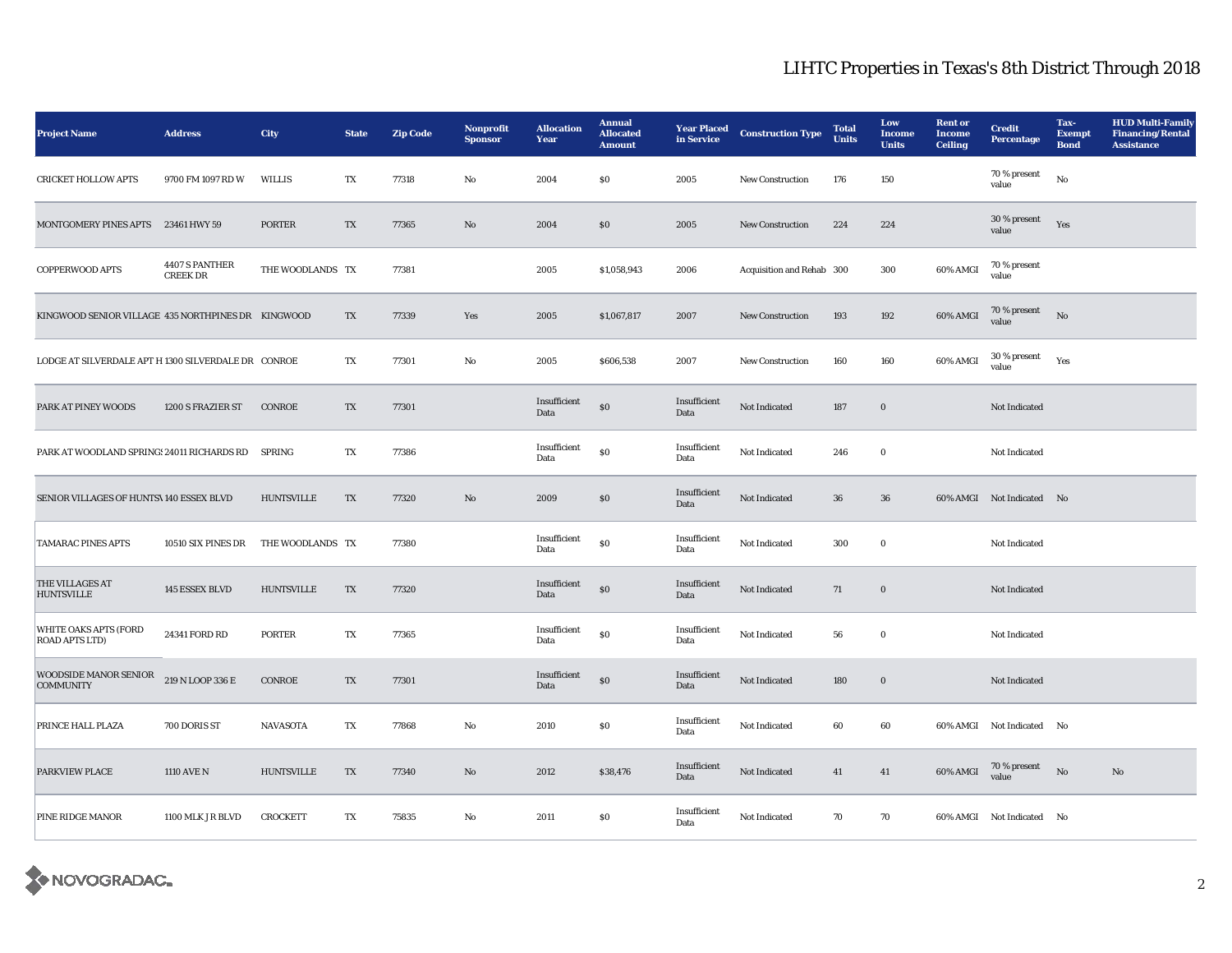| <b>Project Name</b>                                             | <b>Address</b>                | City                | <b>State</b>           | <b>Zip Code</b> | Nonprofit<br><b>Sponsor</b> | <b>Allocation</b><br>Year | <b>Annual</b><br><b>Allocated</b><br><b>Amount</b> | <b>Year Placed</b><br>in Service | <b>Construction Type</b>  | <b>Total</b><br><b>Units</b> | Low<br><b>Income</b><br><b>Units</b> | <b>Rent</b> or<br><b>Income</b><br><b>Ceiling</b> | <b>Credit</b><br>Percentage | Tax-<br><b>Exempt</b><br><b>Bond</b> | <b>HUD Multi-Family</b><br><b>Financing/Rental</b><br><b>Assistance</b> |
|-----------------------------------------------------------------|-------------------------------|---------------------|------------------------|-----------------|-----------------------------|---------------------------|----------------------------------------------------|----------------------------------|---------------------------|------------------------------|--------------------------------------|---------------------------------------------------|-----------------------------|--------------------------------------|-------------------------------------------------------------------------|
| PROVIDENCE KUYKENDAHL NEQ OF FM 1488 AND COURT KUYKENDAHL COURT |                               | $\mbox{CONROE}$     | $\mathbf{T}\mathbf{X}$ | 77384           | No                          | 2015                      | $\$0$                                              | Insufficient<br>Data             | Acquisition and Rehab 170 |                              | 136                                  | 60% AMGI TCEP only                                |                             | $\mathbf{N}\mathbf{o}$               | No                                                                      |
| <b>WAVERLY VILLAGE</b>                                          | <b>255 TAFELSKI ROAD</b>      | <b>NEW WAVERLY</b>  | TX                     | 77358           | No                          | 2017                      | \$0                                                | Insufficient<br>Data             | Acquisition and Rehab 50  |                              | 50                                   | 60% AMGI                                          | 70 % present<br>value       |                                      |                                                                         |
| <b>HERITAGE SENIORS</b>                                         | 325 FLAGSHIP BLVD. MONTGOMERY |                     | TX                     | 77356           | $\mathbf{N}\mathbf{o}$      | 2018                      | $\$0$                                              | Insufficient<br>Data             | New Construction          | 80                           | $\bf{64}$                            | 60% AMGI                                          | 70 % present<br>value       |                                      |                                                                         |
| STAR OF TEXAS SENIORS                                           | LONE STAR PARKWAY MONTGOMERY  |                     | TX                     | 77356           | No                          | 2018                      | \$0                                                | Insufficient<br>Data             | New Construction          | 32                           | 32                                   | 60% AMGI                                          | 70 % present<br>value       |                                      |                                                                         |
| <b>MAGNOLIA PLAZA</b>                                           | 102 PURVIS ST                 | <b>MAGNOLIA</b>     | TX                     | 77355           | No                          | 1987                      | \$0                                                | 1987                             | <b>New Construction</b>   | 36                           | 36                                   |                                                   | Not Indicated               |                                      |                                                                         |
| 100 PINE ST                                                     | 100 PINE ST                   | MADISONVILLE        | TX                     | 77864           | No                          | 1988                      | $\$0$                                              | 1988                             | New Construction          | $\mathbf{1}$                 | $\mathbf{1}$                         |                                                   | Not Indicated               |                                      |                                                                         |
| <b>MADISON PLACE</b>                                            | 701 N MADISON ST              | <b>MADISONVILLE</b> | <b>TX</b>              | 77864           | No                          | 1988                      | \$0                                                | 1988                             | <b>Existing</b>           | 36                           | 36                                   |                                                   | Not Indicated               |                                      |                                                                         |
| <b>TRINITY ARMS</b>                                             | 219 E PEGODA RD               | <b>TRINITY</b>      | TX                     | 75862           | No                          | 1989                      | \$0                                                | 1990                             | Acquisition and Rehab 40  |                              | 40                                   |                                                   | Not Indicated               |                                      |                                                                         |
| <b>GROVETON SENIORS</b>                                         | 1110 E 1ST ST                 | <b>GROVETON</b>     | TX                     | 75845           | No                          | 2018                      | $\$0$                                              | 1992                             | Acquisition and Rehab 32  |                              | 32                                   | 60% AMGI                                          | 70 % present<br>value       |                                      |                                                                         |
| <b>WILSHIRE APTS</b>                                            | 925 DR MLK JR PL S            | <b>CONROE</b>       | $\mathbf{T}\mathbf{X}$ | 77301           | $\rm No$                    | 1993                      | \$0                                                | 1993                             | Acquisition and Rehab 19  |                              | 19                                   |                                                   | Not Indicated               |                                      |                                                                         |
| <b>CROCKETT MANOR LTD</b>                                       | 1510 E LOOP 304               | <b>CROCKETT</b>     | TX                     | 75835           | No                          | 1993                      | $\$0$                                              | 1994                             | Acquisition and Rehab 40  |                              | 40                                   |                                                   | Not Indicated               |                                      |                                                                         |
| <b>GRAPELAND RETIREMENT</b>                                     | 227 E PLUM ST                 | <b>GRAPELAND</b>    | TX                     | 75844           | No                          | 1992                      | \$0                                                | 1994                             | New Construction          | 32                           | 32                                   |                                                   | Not Indicated               |                                      |                                                                         |
| <b>HILLSIDE TERRACE</b>                                         | 100 HILLSIDE TER              | COLDSPRING          | TX                     | 77331           | No                          | 1992                      | $\$0$                                              | 1994                             | Acquisition and Rehab 48  |                              | 48                                   | 60% AMGI TCEP only                                |                             | No                                   | No                                                                      |
| <b>NAVASOTA MANOR APTS</b>                                      | 1015 CHURCH ST                | <b>NAVASOTA</b>     | TX                     | 77868           | No                          | 1991                      | \$0                                                | 1994                             | <b>New Construction</b>   | 40                           | 40                                   |                                                   | Not Indicated               |                                      |                                                                         |
| <b>NEW CANEY OAKS II</b>                                        | 19633 FM 1485 RD              | <b>NEW CANEY</b>    | TX                     | 77357           | $\mathbf{N}\mathbf{o}$      | 1992                      | \$0                                                | 1994                             | <b>New Construction</b>   | 44                           | 44                                   |                                                   | Not Indicated               |                                      |                                                                         |

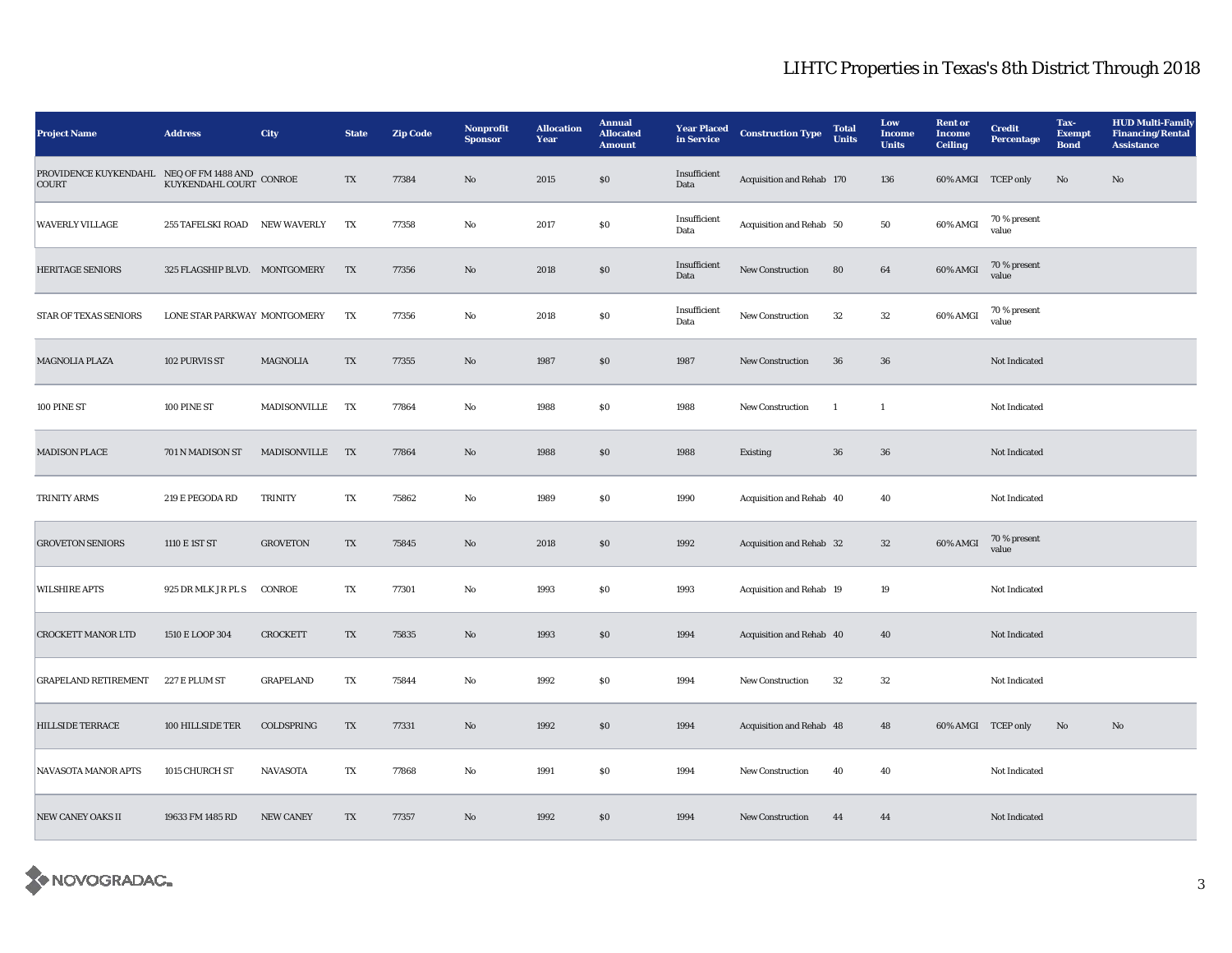| <b>Project Name</b>                      | <b>Address</b>                  | <b>City</b>         | <b>State</b>            | <b>Zip Code</b> | Nonprofit<br><b>Sponsor</b> | <b>Allocation</b><br>Year | <b>Annual</b><br><b>Allocated</b><br><b>Amount</b> | <b>Year Placed</b><br>in Service | <b>Construction Type</b> | <b>Total</b><br><b>Units</b> | Low<br><b>Income</b><br><b>Units</b> | <b>Rent or</b><br><b>Income</b><br><b>Ceiling</b> | <b>Credit</b><br>Percentage | Tax-<br><b>Exempt</b><br><b>Bond</b> | <b>HUD Multi-Family</b><br><b>Financing/Rental</b><br><b>Assistance</b> |
|------------------------------------------|---------------------------------|---------------------|-------------------------|-----------------|-----------------------------|---------------------------|----------------------------------------------------|----------------------------------|--------------------------|------------------------------|--------------------------------------|---------------------------------------------------|-----------------------------|--------------------------------------|-------------------------------------------------------------------------|
| PORTER SQUARE                            | 24183 FORD RD                   | <b>PORTER</b>       | TX                      | 77365           | $\mathbf{No}$               | 1993                      | $\$0$                                              | 1994                             | New Construction         | 48                           | 48                                   |                                                   | Not Indicated               |                                      |                                                                         |
| <b>BRIARCREST APTS</b>                   | 208 E WELLS ST                  | MADISONVILLE        | TX                      | 77864           | No                          | 1994                      | $\$0$                                              | 1995                             | Acquisition and Rehab 16 |                              | ${\bf 16}$                           |                                                   | 30 % present<br>value       | No                                   |                                                                         |
| <b>LANCE STREET APTS</b>                 | 701 N MADISON ST                | <b>MADISONVILLE</b> | TX                      | 77864           | No                          | 1994                      | \$0                                                | 1995                             | Acquisition and Rehab 36 |                              | 36                                   |                                                   | 30 % present<br>value       | No                                   |                                                                         |
| MADISONVILLE MANOR LTD 1610 E COLLARD ST |                                 | MADISONVILLE        | TX                      | 77864           | No                          | 1994                      | \$0                                                | 1995                             | <b>New Construction</b>  | 32                           | 32                                   |                                                   | $30\,\%$ present<br>value   | No                                   |                                                                         |
| PORTER PLAZA                             | 23473 PARTNERS WAY PORTER       |                     | TX                      | 77365           | No                          | 1994                      | ${\bf S0}$                                         | 1995                             | New Construction         | 50                           | 50                                   |                                                   | $70$ % present<br>value     | No                                   |                                                                         |
| <b>TIMBER MILL</b>                       | 1481 SAWDUST RD                 | <b>SPRING</b>       | $\mathbf{T}\mathbf{X}$  | 77380           | $\rm\thinspace No$          | 1993                      | $\$0$                                              | 1995                             | New Construction         | 216                          | 216                                  |                                                   | 70 % present<br>value       | No                                   |                                                                         |
| <b>WILLIS RENTAL APTS</b>                | 207 E WATSON ST                 | <b>WILLIS</b>       | TX                      | 77378           | No                          | 1994                      | $\$0$                                              | 1995                             | Acquisition and Rehab 24 |                              | 24                                   |                                                   | 30 % present<br>value       | No                                   |                                                                         |
| <b>WILLIS SOUTH APTS</b>                 | 205 E WATSON ST                 | <b>WILLIS</b>       | TX                      | 77378           | No                          | 1994                      | \$0                                                | 1995                             | Acquisition and Rehab 24 |                              | 24                                   |                                                   | 30 % present<br>value       | No                                   |                                                                         |
| <b>LAREDO HEIGHTS APTS</b>               | 516 LAREDO ST                   | <b>NAVASOTA</b>     | $\mathbf{T} \mathbf{X}$ | 77868           | $\mathbf{No}$               | 2011                      | \$0                                                | 1996                             | Acquisition and Rehab 48 |                              | 48                                   |                                                   | 60% AMGI Not Indicated No   |                                      |                                                                         |
| RIDGEWOOD WEST APTS                      | <b>2830 LAKE RD</b>             | <b>HUNTSVILLE</b>   | $\mathbf{T}\mathbf{X}$  | 77340           | No                          | 2012                      | \$56,314                                           | 1996                             | New Construction         | 232                          | 232                                  | 60% AMGI                                          | $30\,\%$ present<br>value   | No                                   | No                                                                      |
| SHEPHERD SOUTH APTS I                    | 900 S BYRD AVE                  | <b>SHEPHERD</b>     | $\mathbf{T}\mathbf{X}$  | 77371           | No                          | 1994                      | $\$0$                                              | 1996                             | Acquisition and Rehab 24 |                              | 24                                   |                                                   | 30 % present<br>value       | ${\bf No}$                           |                                                                         |
| SHEPHERD SOUTH APTS II                   | 900 S BYRD AVE                  | <b>SHEPHERD</b>     | TX                      | 77371           | No                          | 1994                      | $\$0$                                              | 1996                             | Acquisition and Rehab 24 |                              | 24                                   |                                                   | 30 % present<br>value       | No                                   |                                                                         |
| <b>MISSION WOODS</b>                     | 25469 BOROUGH<br><b>PARK DR</b> | <b>SPRING</b>       | TX                      | 77380           | Yes                         | 1995                      | \$0                                                | 1996                             | New Construction         | 300                          | $\bf{0}$                             |                                                   | 70 % present<br>value       | $\mathbf{N}\mathbf{o}$               |                                                                         |
| <b>HAVENWOOD PLACE</b>                   | <b>600 HICKERSON ST</b>         | CONROE              | TX                      | 77301           | No                          | 1995                      | $\$0$                                              | 1997                             | New Construction         | 64                           | 64                                   |                                                   | 70 % present<br>value       | No                                   |                                                                         |
| PARK VILLAGE APT HOMES                   | 1400 S FRAZIER ST               | <b>CONROE</b>       | TX                      | 77301           | No                          | 1996                      | \$0                                                | 1997                             | New Construction         | 144                          | 144                                  |                                                   | 70 % present<br>value       | $\rm No$                             |                                                                         |